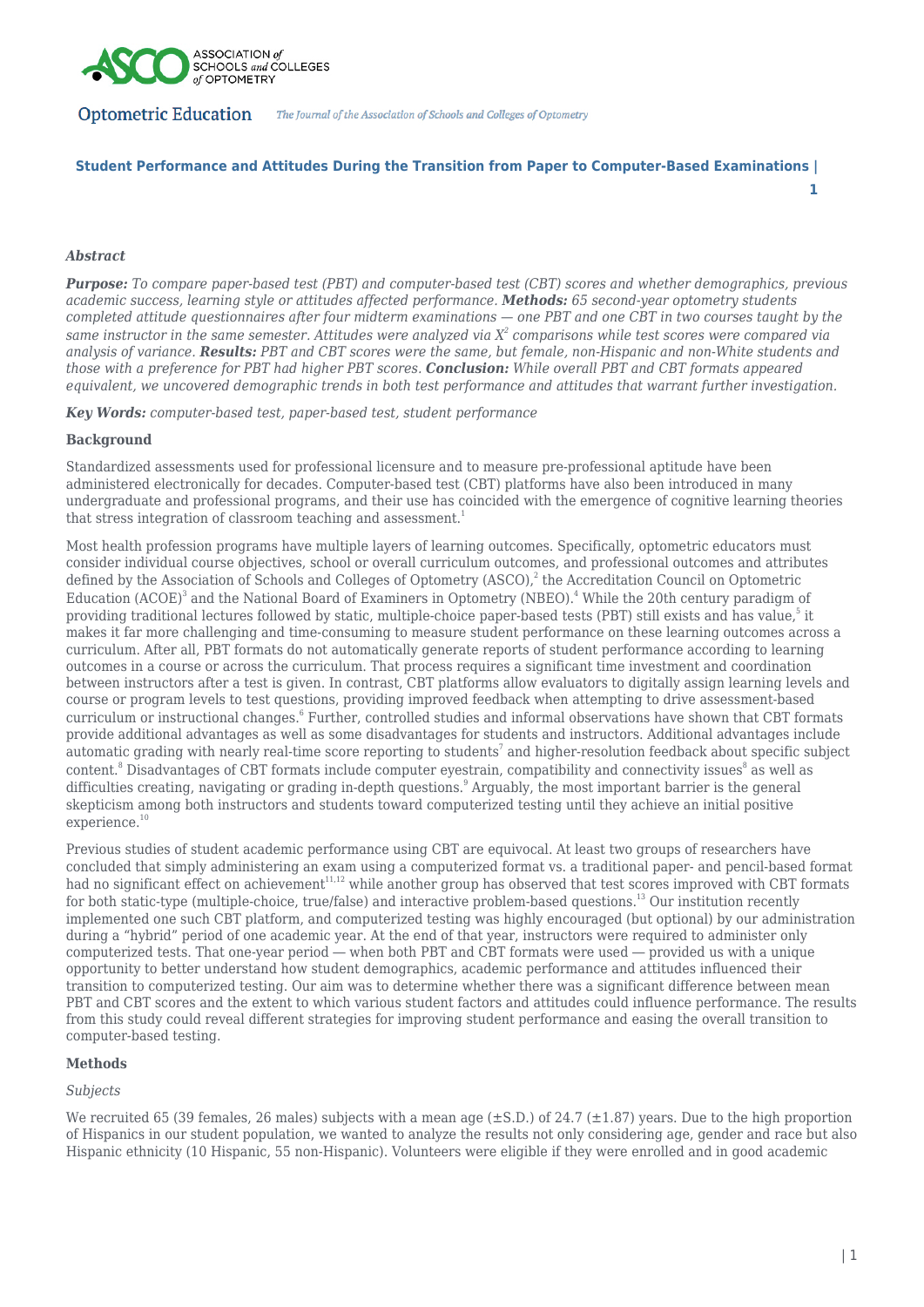

# **Student Performance and Attitudes During the Transition from Paper to Computer-Based Examinations | 2**

standing (i.e., cumulative GPA of 2.0 or higher) in the Rosenberg School of Optometry's second-year class during the fall semester of 2015. All subjects were recruited via a classroom announcement by the investigators and were all paid for their participation. All subjects provided informed consent. The study protocol was approved by the institutional review board at the University of the Incarnate Word and carried out according to the guidelines set out in the 1964 Declaration of Helsinki.

# *Research design*

During the fall semester of their second year, 65 students completed two midterm examinations in two different courses (ocular physiology and organ pathology). These courses were selected because they were offered simultaneously in the same semester by the same instructor, and all exams were delivered in the same classroom setting. This could minimize the impact of different instructors using different question styles to assess student performance. These examinations were administered as regularly scheduled assessments in each course. In the first course (organ pathology), the students took the first midterm electronically via ExamSoft (ExamSoft Worldwide, Inc., Boca Raton, Fla.) and the second midterm using a traditional paper and pencil format (graded using Scantron forms and software; Scantron Corporation, Eagan, Minn.). The order was reversed for the second course (ocular physiology). The overall crossover design is shown in **Figure 1**. Despite the possible influence of test performance on student attitudes, students were unaware of this research opportunity until after the end of the second midterms. This was done for two reasons. We were primarily interested in student performance and attitudes after their initial exposure to CBT. Students in this cohort were not previously exposed to CBT (ExamSoft) in optometry school but rather used PBT (Scantron) during their first year. In addition, we did not want to create anxiety nor prompt concerns in students about the new CBT format.

While all examinations contained only multiple-choice items (both single and multiple response), the computerized format allowed fo[r](https://journal.opted.org/wp-content/uploads/2019/11/F19.P2.Figure1.jpg) randomized ordering of questions and answer choices (i.e., multiple exam versions) while Scantron-graded exams were administered using a single version. Highlighting and backward navigation were the only additional features enabled on ExamSoft. In addition, students had access to scratch paper regardless of the testing platform. At the conclusion of the semester, study participants' attitudes toward paper and computerized exams were measured via a custom questionnaire with 5-rating scale semantic differential items (use and analysis described in a review of best practices in assessing student attitudes $^{14}$ ).

With our semantic differential items, respondents did not indicate a level of agreement with a statement (as in Likert scaled items); rather, they chose a position on a scaled line that connoted a preference for one method or the other. For example, survey question #1 asked subjects to indicate whether they were "…more stressed taking the test using the computer-based test" or "…more stressed taking the test on paper." Whether the direction (+ or -) corresponded to CBT or PBT preference was randomly assigned for each question. However, for analysis, "-2" (on the 5-rating scale) indicated a strong preference for the PBT (more stressed by the CBT) and a "+2" indicated a strong preference for CBT (more stressed by the PBT). Responses of "-1" or "+1" indicated less endorsement, and a "0" indicated no preference or endorsement at all. Students also completed a 16-item VARK questionnaire (VARK; available online at<http://vark-learn.com/the-vark-questionnaire/>) to determine the level to which they are visual (V), aural (A), read/write (R) or kinesthetic (K) learners, as different learning styles have been associated with student performance.<sup>15</sup>

# Disgram of Experimental Design CRT PRT **AS students** Midterm<br>Fram 7 CRT PRT

**Figure 1.** Subjects took two midterms in two separate courses (organ pathology and ocular physiology). In organ pathology, the first midterm was administered electronically and the second midterm using a traditional paper and pencil format. The order was reversed for the second course. After both midterms, attitudes toward the examination formats were measured via a custom questionnaire.

### *Analysis*

Our first goal was to determine the relationship between the CBT and PBT scores. We examined scores across the four examinations via repeated measures analysis of variance (ANOVA) with course and examination mode as fixed factors. We then pooled all the exam scores into a single variable representing each subject's difference between their average CBT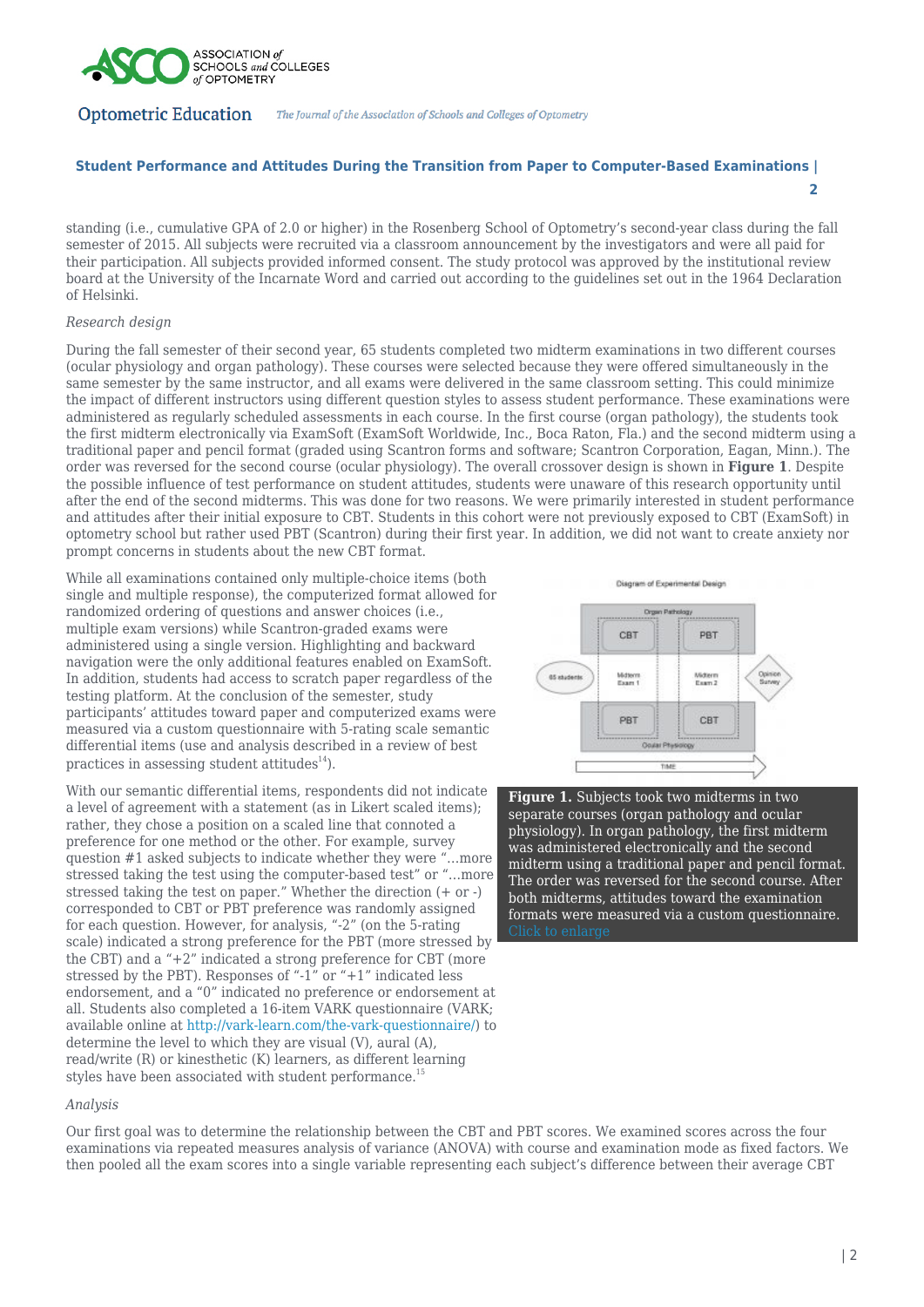

# **Student Performance and Attitudes During the Transition from Paper to Computer-Based Examinations | 3**

and PBT scores. These differences were also analyzed by ANOVA with gender, race (White vs. non-White) and ethnicity (Hispanic vs. non-Hispanic) as fixed factors. The difference scores were also regressed on continuous variables such as age and academic parameters (Optometry Admission Test [OAT] scores, undergraduate grade point averages [GPAs], GPA thus far in the optometry program, and learning style and attitudes). Distributions of subjects by demographics are shown in **Table 1**.

We determined the level of endorsement (either for the CBT or PBT format) by comparing the medians for each survey question to zero via a Wilcoxon signed rank test. Ad hoc comparisons of students performing best on PBT or CBT were also performed, and these are described in detail in the Results section. Statistical significance was defined as a p-value less than 0.05 for all testing. All analyses were performed using SPSS (IBM Corporation, Armonk, N.Y.) and Excel (Microsoft Inc., Redmond, Wash.).

| Overall<br>$01 - 54$ | All subjects |              |                   | Hispanic subjects |              |           | Non-Hispanic subjects |            |                  |
|----------------------|--------------|--------------|-------------------|-------------------|--------------|-----------|-----------------------|------------|------------------|
|                      | m            | <b>White</b> | <b>Non-Walter</b> | A.                | <b>White</b> | Non-White | <b>ALL</b>            | Whitte     | <b>Non-White</b> |
| <b>N (%)</b>         | 64 (100%).   | 38.19951     | 26 (41%)          | 10 (19%)          | 7 (11%)      | 3 (4.7%)  | 54 (94%)              | 31 (49%)   | 23 (38%)         |
| Male                 | 25 (39%)     | 15 (23%)     | 10 (18%)          | 4 (6.3%)          | 2(3.1%)      | 2 (3.1%)  | 21 (33%)              | 13 (20%)   | 813261           |
| Fornida              | 39 (61%)     | 23-(30%).    | <b>16 (26%)</b>   | 6.19.4%)          | 5 (7.8%)     | 111,6%    | 33 (52%)              | 18-128%)   | 95 (23%):        |
| Age.                 | 24.7 (1.6)   | 24.8 (1.9)   | 24.7 (1.8)        | $-24.5 + 0.0$     | 24.4 (1.3)   | 247-02-91 | 24.8 (1.9)            | 24.8 (2.0) | $24.7$ (1.8)     |
| Male                 | 24.5(1.7)    | 249(1.5)     | 24.012.06         | 24.8 (2.2)        | 25.011.41    | 24.5(3.5) | 24.5(1.7)             | $24.9 + 5$ | 23.911.81        |
| Female               | 24.9 (2.0)   | 24.7 (2.1)   | 25.1 (1.7)        | 24.3 (1.2)        | 24.2 (1.2)   | $-1$      | 24.9 (2.1)            | 24.8(2.3)  | 25.1 (1.8)       |

**Table 1.** [Click to enlarge](https://journal.opted.org/wp-content/uploads/2019/11/F19P2.Table1_.jpg)

### **Results**

All 65 second-year students consented to participation. The range of the difference between the computer-based and paper-based scores (C-P, for convenience) was -18.6 to 13.9 (refer to **Table 2** for summary of scores). One male subject scored 34.5 points (4.5 standard deviations from the mean difference) better on the PBT. His performance and survey data were excluded from all analyses, as his performance bias for paper-based testing was considered an outlier. All test scores for the remaining subjects ( $n = 64$ ) were analyzed using repeated measures ANOVA. The main effect of course [F(1,57) =  $11.43$ ,  $p = 0.001$  – with students scoring 3.4% higher in ocular physiology – and the interaction of course and exam mode  $[F(1,57)=6.607, p=0.013]$  were both significant, but there was no main effect of exam mode  $[F(1,57)=1.740, p=0.013]$ p=0.192]. So, while there was a bias (C-P=-2.30) in our subjects toward better performance on the PBT, the difference was insignificant.

|            | All aubjocts: |                             |               | Hispanic subjects  |              |                  | Non-Hispanic eublects |               |                |
|------------|---------------|-----------------------------|---------------|--------------------|--------------|------------------|-----------------------|---------------|----------------|
|            | ш             | <b>White</b>                | Non-Write     | AB                 | <b>White</b> | <b>Non-White</b> | ш                     | White         | Nice-White:    |
| PBT        | 83.9 (7.4)    | 85.1 (7.2)                  | 82.2 (7.5)    | 79.5 (7.9)         | 82 2 (5.9)   | 73.2 (9.7)       | 84.8 (7.1)            | 第5点(7.4)      | 83 4 (日 6)     |
| Male       | 81.4 (7.8)    | 83.5 (6.6)                  | 28.1 (8.7).   | 76.1-89.81         | 84.5 (1.9)   | 67.6 (0.1)       | 82.4 (7.2)            | 83.4 (7.1)    | 80.817.81      |
| Fernale    | 86.618.71     | 86.2 (7.5)                  | 84.7 (5.6)    | 81.8.80.33         | 81.8 (8.9)   | LL R             | 88.3 (8.7)            | 87.5 (7.3)    | 84.815.81      |
| <b>CBT</b> | 81.617.81     | 84.1 (6.1)                  | 78.0 (8.6)    | <b>77.7 (10.0)</b> | 03.018.01    | 05.1 (2.9)       | 82.4 (7.1)            | 84.3 (6.2)    | 79.7 (7.8)     |
| Malle      | 79.7 (9.2)    | 83.9 (7.4)                  | 23.4 (8.2)    | 73.9 (13.4)        | 84.5 (9.7)   | 63.4 (0.4)       | 60 8 (8.2)            | 83.9 (7.5)    | 75.9 (7.1)     |
| Female     | 83 9 (6 S)    | 84.2-55.31                  | 80.9 (7.8)    | 80.1 (7.5)         | $82.5$ (5.3) | ort.             | $83.4$ (6.4)          | <b>347 后泊</b> | 817 (7.3)      |
| $C-P$      | $-2.30$ (8.6) | $-1.02(6.4)$                | $-4.17$ (0.0) | $-4.87(7.1)$       | 0.82 (5.6)   | -8.17 (6.8)      | $-2.38$ (0.6)         | $-1.43(6.6)$  | $-3.65$ (d. 5) |
| Male       | $-1.62$ (7:3) | 0.44(7.1)                   | 4万世九          | $-2.13(7.15)$      | -0.02 (12)   | $-4.23(0.3)$     | $-1.52$ ( $7.51$ )    | 0.6117.01     | $-4.82$ [7.61] |
| Female     |               | $-2.73$ (8.2) $-1.96$ (5.0) | $-3.84$ (8.7) | $-1.70(7.7)$       | 1.16(3.6)    | $-1$             | $-2.90$ (0.0)         | $-2.83(6.2)$  | $-3.03 + 0.11$ |

Table 2. Click to enlard

For the two formats to be considered equivalent, it has been suggested that the two testing methods must yield similar dispersions and overall distributions of scores.<sup>16</sup>The scores from all examinations were distributed normally (p>0.05 on Anderson Darling testing), though the distributions were shaped somewhat differently **(Figure 2)**. The distribution most distinct from the others was for the ocular physiology PBT, where no student received a failing grade (<65%). However, 4.7% (3 of 64) of students failed the CBT in ocular physiology. This trend was reversed for organ pathology, where only 6.3% (4 of 64) failed the CBT, but 10.9% (7 of 64) failed the PBT. There does not appear then to be a systematic difference in test scores based on test platform. We then combined the two course test scores for each platform, and the relationship between the average scores from each platform is shown in **Figure 3**. Computer-based and paperbased scores were highly positively correlated  $(r=0.62, p<0.001)$ , providing additional evidence that the two platforms are essentially equivalent in assessing student performance.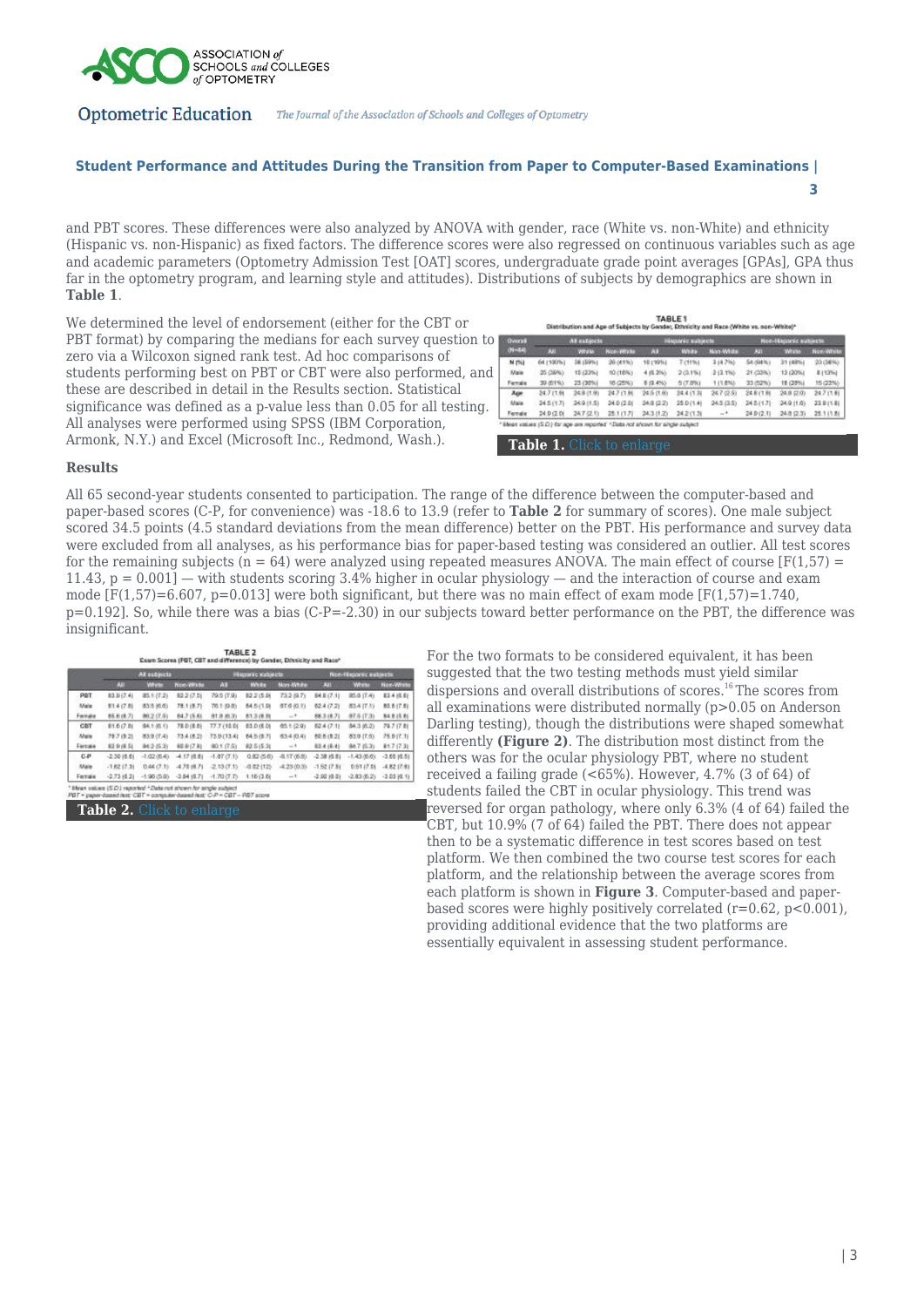

# **Student Performance and Attitudes During the Transition from Paper to Computer-Based Examinations |**





**4**

**Figure 2.** Distributions of paper-based test (PBT) and computerbased test (CBT) scores. The shapes of the distributions were somewhat different among all four midterm examinations, but all were distributed normally. [Click to enlarge](https://journal.opted.org/wp-content/uploads/2019/11/F19.P2.Figure2.jpg)



It has been argued, however, that any two methods that test the same parameter and provide wide variability in scores will almost always be positively correlated.<sup>17</sup> It is better for us to calculate the difference (C-P) and plot this difference against the overall average of both methods.<sup>18</sup> This difference (or Bland-Altman) plot is shown in **Figure 4**. The mean difference (-2.30) is represented by the solid line. When the difference between the two methods was regressed on the average of all exams, we saw no relationship  $(r=0.06, p>0.9)$ . That is, mean overall test performance did not systematically predict a performance bias for either testing platform. The differences were distributed normally (Kolmogorov-Smirnov statistic=0.10, p>0.05) with a median of -3.50 and 25th and 75th percentiles of -6.63 and 2.25, respectively. This slightly positively skewed distribution was seen when we computed the reference interval (or 95% limit of agreement) for the two testing methods (mean ±1.96 standard deviation of the difference). These values (10.3, -15.3) are shown in Figure 4 as thick dashed lines and indicated significant agreement between the two methods for all but six subjects (four performing significantly better on the CBT and two significantly better on the PBT).

Bland-Altman Plot of the Difference Between Computer-Based Test (CBT) and Paper-Based Test (PBT) Scores Against the Average of All Exam Scores



**Figure 4.** Positive differences represent better mean performance on the CBT. The solid black line represents the mean difference between CBT and PBT scores (-2.30). The dotted lines represent the 25th percentile (-6.63) and 75th percentile (2.25). The heavy dashed lines represent the 95% confidence intervals below (mean -1.96 S.E.; -15.27) and above the mean (mean +1.96 S.E.; 10.57). [Click](https://journal.opted.org/wp-content/uploads/2019/11/F19.P2.Figure4.jpg)

While the testing administration methods appeared to be equivalent, we were still interested in what factors may be responsible for the trend in our subjects to perform better on paper. We pooled all the exam scores into a single variable (C-P), which was analyzed by ANOVA with gender, race (White vs. non-White) and ethnicity (Hispanic vs. non-Hispanic) as fixed factors. We found a trend for the mean bias towards PBT to be more in non-White subjects than in White subjects [F(1,57)=3.093, p=0.053). When analyzed separately by one-sample t-tests, the bias toward PBT in non-White subjects was significantly less than zero  $[t(57)=-3.22, p<0.005]$  but not significant  $[t(57)=-0.98,$  $p=0.33$  in White subjects. The effects of gender  $[F(1.57)=0.609]$ .  $p=0.439$ ] and ethnicity  $[F(1.57)=0.272, p=0.604]$  were not significant. However, while neither gender nor ethnicity played a significant role on ANOVA, there was a difference when analyzed separately. That is, the mean difference for female subjects (-2.73) was significantly less than zero on a one-sample t-test [t(57)=-2.75, p=0.01]. This was not the case for male subjects [mean: -1.62;  $t(57) = -1.11$ ,  $p=0.28$ . Similarly, the mean for non-Hispanic subjects (-2.38) was significantly less than zero [t(57)=-2.65, p=0.01] but not for Hispanic subjects [mean: -1.87; t(57)=-0.84, p=0.42]. So — when analyzed separately — female, non-Hispanic and non-White subjects performed significantly better on paperbased tests than computer-based tests.

We then regressed the difference (C-P) onto the following predictors: age, OAT scores (academic average, total science and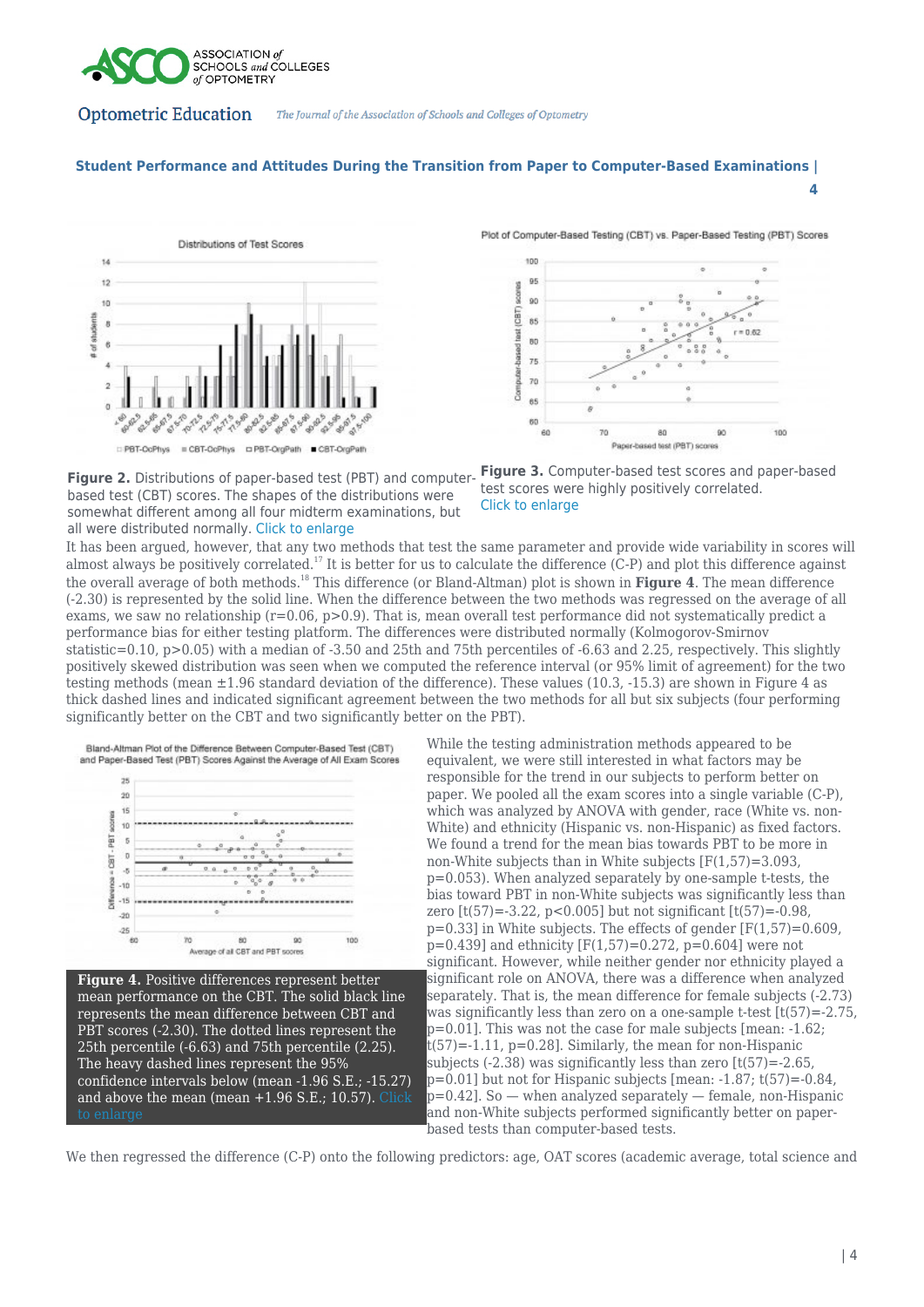

# **Student Performance and Attitudes During the Transition from Paper to Computer-Based Examinations |**

**5**

reading comprehension), undergraduate GPAs (total and math and science), GPAs in the first three semesters of our professional program, and learning styles. We found no significant correlations.

No validated questionnaire for determining attitudes toward paper and computerized examination formats is currently available. Therefore, we performed a factor analysis (via principal components) and found that the extracted communalities for all the survey question responses were significant (ranging from 0.65 to 0.96) and contributed to a single component that explained more than 37% of the variance in responses. It seems, therefore, that the survey questions represented, at least to some extent, student preference for one testing platform or the other. Therefore, we considered them all in our analysis.

The survey responses were not distributed normally, so we used a non-parametric test (Wilcoxon signed rank test) to determine whether the median responses were different than zero. A significant test and negative median indicated an overall preference (or endorsement) for the PBT format. If the median was positive, the endorsement was for the CBT. These results are summarized in **Table 3** and are shown for overall responses as well as broken down by gender and ethnicity (Hispanic or non-Hispanic). Subjects overall endorsed the PBT on 15 questions and the CBT on five questions. The results were identical for the 54 subjects who identified as non-Hispanic and similar for female subjects who endorsed paper examinations on two additional questions. Male subjects endorsed the computerized format for four questions but only endorsed paper for one question. Hispanic subjects endorsed paper testing for two questions and computer-based tests for one question.

Some commonly endorsed items for paper were questions 1 (less stressed by paper exam), 5 (more positive experience with paper) and 22 (prefer to mark tentative answers and go back before recording final answer). Endorsements for computer-based testing included questions 4 (prefer the feedback after taking the CBT), 8 (understand the need for CBT) and 18 (taking CBT prepares better for national licensure exams). To test whether these endorsements correlated in some way with a performance bias toward the paper or computerized formats, we created trichotomous variables for all survey questions, considering any negative response an endorsement for PBT, any positive response an endorsement for CBT, and any zero response to be "no opinion." Because we are really only interested in whether these endorsements predicted significantly better performance on one testing platform or the other, we only analyzed subjects that scored at least 2.25 points higher on the computer-based test (those who performed best on the CBT) or at least 6.63 points better on paper (those who performed best on PBT; refer to Figure 4). We then calculated the likelihood (via  $X^2$  analysis) that the distribution (number of PBT endorsements, no opinion, or CBT endorsements) was the same between these two performance groups.

There were significant findings for eight survey questions representing perceived difficulty (question 2), "mood" toward platforms (questions 9 and 17), overall preference (questions 6, 10, 13 and 15), and which platform better prepares for national licensure exams (question 18). Four representative significant findings are shown in **Figure 5**. To check for a "goodness of fit" (as in  $X^2$  analysis), we sorted the scaled predictors into ordinal variables by assigning the lower quartile as "1", second quartile as "2", third quartile as "3", and the upper quartile as "4." Only the distributions of current optometry school GPA differed significantly between students performing best on PBT or CBT (p=0.027; **Figure 6**).

| <b>Question # Test</b>                                                                    | Oneral                | Mala            | Forces                   | <b><i><u>Baparde</u></i></b> | <b>Nov-Hope</b> |
|-------------------------------------------------------------------------------------------|-----------------------|-----------------|--------------------------|------------------------------|-----------------|
| 1. More intressed by ruhich pratform?                                                     | $-1010.989$           | 8.010.80        | 1.81-1.007               | $-1.814448$                  | 1010.ET         |
| 2. R/N/A COMA'N GALWY                                                                     | 1010317               | <b>EO10.52)</b> | $-1.8 + 0.020$           | 0.8 < 0.001                  | 4510.397        |
| 3. More satisfied with im soons using                                                     | ED JO 437             | <b>EQ1020</b>   | $-1.3 + 0.080$           | 0.500.00                     | <b>IDIORIT</b>  |
| 4. Finite and the bendlash Leary                                                          | 1010/80               | 1011287         | 1.8 ( 9.72)              | 1.0 ( 0.70)                  | 1010期           |
| More positive experience for me will<br>×.                                                | $(1D10.44)^6$         | EGIORE          | <b>LECKTIF</b>           | 1.0 ( 0.42)                  | 4510.417        |
| Elhodd prefer lasting all tends using.<br>×.                                              | 0.0-10.10             | 1010401         | 3.014.487                | $-0.8$ $0.0$ $+0.0$          | 4.848.074       |
| τ.<br>More investigat is school's currentury                                              | 0.000.000             | <b>BOIDIK</b>   | $0.0 + 0.781$            | 0.8 ( 6.30)                  | 0.0 < 0.00      |
| 8. Da (da riol) see the rend for CRT                                                      | 1010/80               | 1010737         | 1.8 ( 1.08) <sup>*</sup> | 1.8 < 1.001                  | $1.0 (0.83)^2$  |
| 6. Harany jangry) almost saaring CBT.                                                     | 8月10月2                | TOIOMP          | ORYSMP                   | 18 (840)                     | O B (G ETF)     |
| 10. Baths: to administer all laws cains                                                   | 3.0-1.0.00            | <b>EQIDIE:</b>  | 0-3 (.8 05)              | 0.8 (.8.30)                  | 0.3 (0.86)      |
| 11. I am more athaid of tests using                                                       | <b>RELOAT</b>         | 1010年           | <b>OB CRISIL</b>         | 0.0 (1.10)                   | <b>BOLDAIY</b>  |
| 12. This is a better manual test platform                                                 | ROLOSCE               | 8010201         | 031487                   | 0.1(1.20)                    | BD LO 37F       |
| ES. I moused like his bake all brids using                                                | 改善必要する                | 101000          | 0.013311                 | 0.113.40                     | 3.04.0126       |
| 14. I prepare room for this platform                                                      | 0.010.000             | 801036          | 0.01-0.101               | $0.0113 + 00$                | 0.01402         |
| 15. Official chains, would loke all tools using                                           | 384020                | 1010281         | 111140                   | 0.8 (-8.0%)                  | 4.01020         |
| 10. Experience moss consiglent with:                                                      | ROSOMF                | 1010241         | OBGRAHE                  | 0.8 (-8.50)                  | 1010386         |
| IT. Glaci if stayed with paper juwilch to)                                                | 9.0-1 0.0%            | E010/05         | 0-31-8:4%                | 0.8 < 0.40                   | 801908          |
| 15. Selfar propares me for licensing searrs.                                              | 1010/02               | 1010.56         | 13 (1.052)               | 2.0-1.400                    | 1010089         |
| 19. I retein information more using.                                                      | R0103EF               | 1010/10         | 0.814.566                | 0.8114.401                   | 8.01-0.24 F     |
| 30. I am bother prepared when we use.                                                     | 0.010.000             | <b>BOI-OBB</b>  | 031-3.101                | 0.8 ( 8.10)                  | 0.6/0.12        |
| 21 The kinking of the cream bather with                                                   | 0.01.020              | 801030          | 091436                   | 0.011316                     | 0.0-1.0.00      |
| 32 Daring tests, arrive at atresers as I go                                               | 1010807               | 101033          | 1.1 (2.148)              | 0.0 < 0.00                   | 101000          |
| 33. Lam nonduriable sells bettevolegy                                                     | 1811005               | 2011207         | LECERTY                  | 1.8 (8.00)                   | 1611025         |
| 18. Mora comfortable platform (lass eyephain, alc.).                                      | $-101087$             | 101040          | 2164138                  | 0.87478                      | 101087          |
| 25. I have extensive organisms with alsolminic<br>testing                                 | 0.010.33              | 8.010.281       | $-1.2 + 4.306$           | $-1.01010$                   | 0.010.225       |
| 36. Pretion tussis in backuse half (quantitories) or in<br>leating rooms (paper & pencil) | 0.010.18              | 10 (0.24)       | $0.01 - 0.401$           | <b>Q.5 (-6.7%)</b>           | 0.00000         |
| IT. I learned more tram the test weing.                                                   | <b>ED-10 58Y</b>      | 0010527         | <b>O.E.C.L.GAIP</b>      | 0.8 (4.60)                   | <b>BOJOMY</b>   |
| 35. Multiple response questions easier to novigate:<br>sreing.                            | 0.010275              | E010001         | $-1.0 + 0.441$           | $-1.5(-0.50)$                | 0.0 (-0.22)     |
| 29. Need blom't reeft grece of paper during exams.                                        | 2011/07               | (1010.36)       | 2161877                  | 201120                       | 2011/07         |
| 30. Dennicoating exams prior to leat helps me-<br>prepare (pheased me)                    | 0.010.180             | 8/010/189       | $0.01 - 0.411$           | $0.8 + 4.201$                | 0.00038         |
| 31. Better beiged meat course staectives                                                  | 8.040.257             | 8010.80         | 0.814.386                | 0.8 (-8.00)                  | <b>BOJO24F</b>  |
| 32. CBT process is just fine the way it is sheech.<br>significant improvements            | 4310307               | SO100EL         | すぎでもあまず                  | $0.0613$ C                   | $-1010.417$     |
| 33. Was easier to read the exam aging.                                                    | <b><i>LOJOSEF</i></b> | 801000          | F.B.(-1.089)             | <b>IDJONY</b>                | <b>E01054F</b>  |
| 34. This platform was fairer                                                              | 0.510190              | 101030          | 0.8 (-8.286")            | 0.814.106                    | 0.046.286       |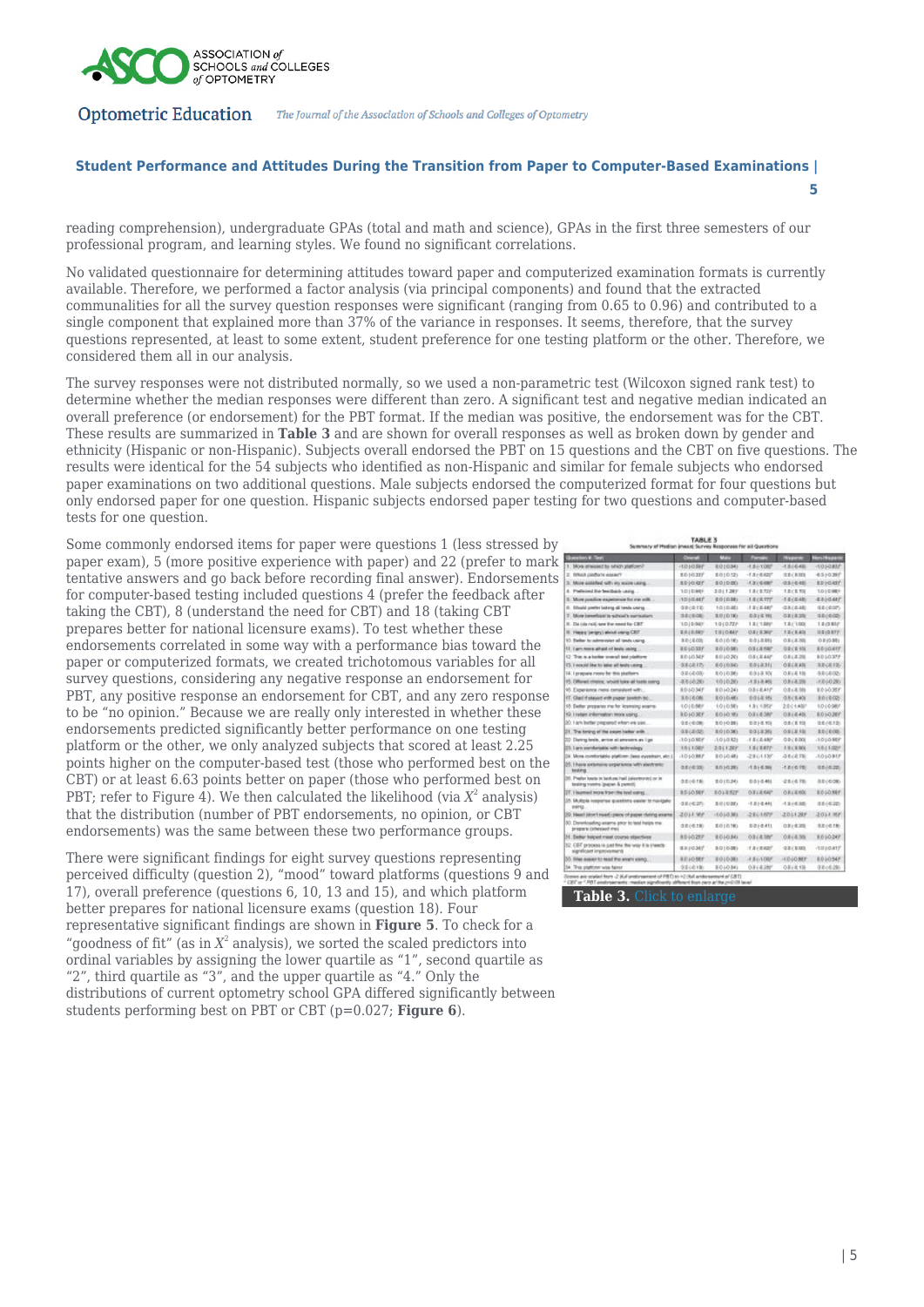

# **Student Performance and Attitudes During the Transition from Paper to Computer-Based Examinations |**





**6**

**Figure 6.** Each column represents the students who performed best (75th percentile) on the PBT (left;  $n=14$ ) or the CBT (right; n=14). When examining all academic predictors, only distributions of current optometry school GPA differed significantly between these two groups. [Click to enlarge](https://journal.opted.org/wp-content/uploads/2019/11/F19.P2.Figure6.jpg)

**Figure 5.** Each column represents the students who performed best (75th percentile) on the PBT (left; n=14) or the CBT (right; n=14). The different bands represent proportions whose attitudes favored CBT (black bands), PBT (light bands) or no preference (gray bands). The graphs shown are representative of significant findings regarding perceived difficulty (a), "mood" toward platforms (b), overall preference (c), and which platform better prepares them for national licensure exams (d). [Click to enlarge](https://journal.opted.org/wp-content/uploads/2019/11/F19.P2.Figure5-01.jpg)

### **Discussion**

This study found little difference in the performance of second-year optometry students on a computer-based test (CBT) compared with a paper-based-test (PBT) covering topics in organ pathology and ocular physiology. Overall, there was a trend toward higher mean scores on the PBT. In addition, an opinion survey found student attitudes favored the PBT more highly than the CBT.

Our examination performance findings are consistent with some but not all prior studies that have found little difference in student performance between CBT and PBT (see Bugbee<sup>19</sup> and Vrabel<sup>20</sup> for reviews of the literature). Our results are consistent with those of Boevé et al.,<sup>21</sup> who conducted a study with a crossover design somewhat like ours. In their undergraduate psychology course, one-half of the class  $(n=199)$  took their midterm exam on a computer while the other half of the class took the exam using paper and pencil. The groups were switched for the final examination. The researchers found no significant difference in the mean number of questions answered correctly between the computerbased and paper-based modes for both the midterm and final exam. In another recent study, Karay et al.<sup>22</sup> evaluated the performance of 266 medical students on a standardized 200-question multiple-choice examination. Students were randomly assigned to take the exam on a computer or on paper. There was no significant difference in exam score between the groups, but students taking a PBT needed significantly more time to complete the test.

Perhaps the trend towards PBT performance in our study was influenced by real or perceived difficulty differences between the courses or the individual examinations used in our design. There was a statistically significant difference between the mean scores for ocular physiology (84.5%) and organ pathology (81.1%). This difference could be explained by an enhanced interest in the ocular physiology topics among optometry students. However, the disparity between the mean PBT and CBT scores was larger (and statistically significant on paired sample t-tests) in the ocular physiology course (86.4% for PBT vs. 81.1% for the CBT; p=0.003) than in the organ pathology course where the PBT and CBT scores (81.5% and 80.6%, respectively) were essentially equivalent  $(p=0.55)$ . It is quite possible that the PBT in the ocular physiology course covered material that was easier to master or had been introduced in a previous course. Regardless of the cause, our ability to draw inferences concerning any PBT bias may be weakened by the main effect of course and its interaction with exam mode on scores.

It has been suggested that males find technology more appealing and thus are more self-confident using computers.<sup>23</sup> In addition, there are indications that girls achieve less well than boys on computer-based problem-solving tasks.<sup>24</sup> This has led to a concern that females may perform worse on CBT than males. We did find that females performed significantly better on PBT than CBT, while for males there was no significant difference between exam modes. Our results agree with Jeong<sup>25</sup> who studied test scores of Korean grade-school children and found the CBT scores of female students to be significantly lower than their PBT scores in three of four subjects studied. This similarity should be considered in light of the notably different cohorts. Indeed, others have found no gender differences in more applicable investigations. For example, Clariana and Wallace<sup>26</sup> compared student performance on a 100-question multiple-choice examination. Fifty-four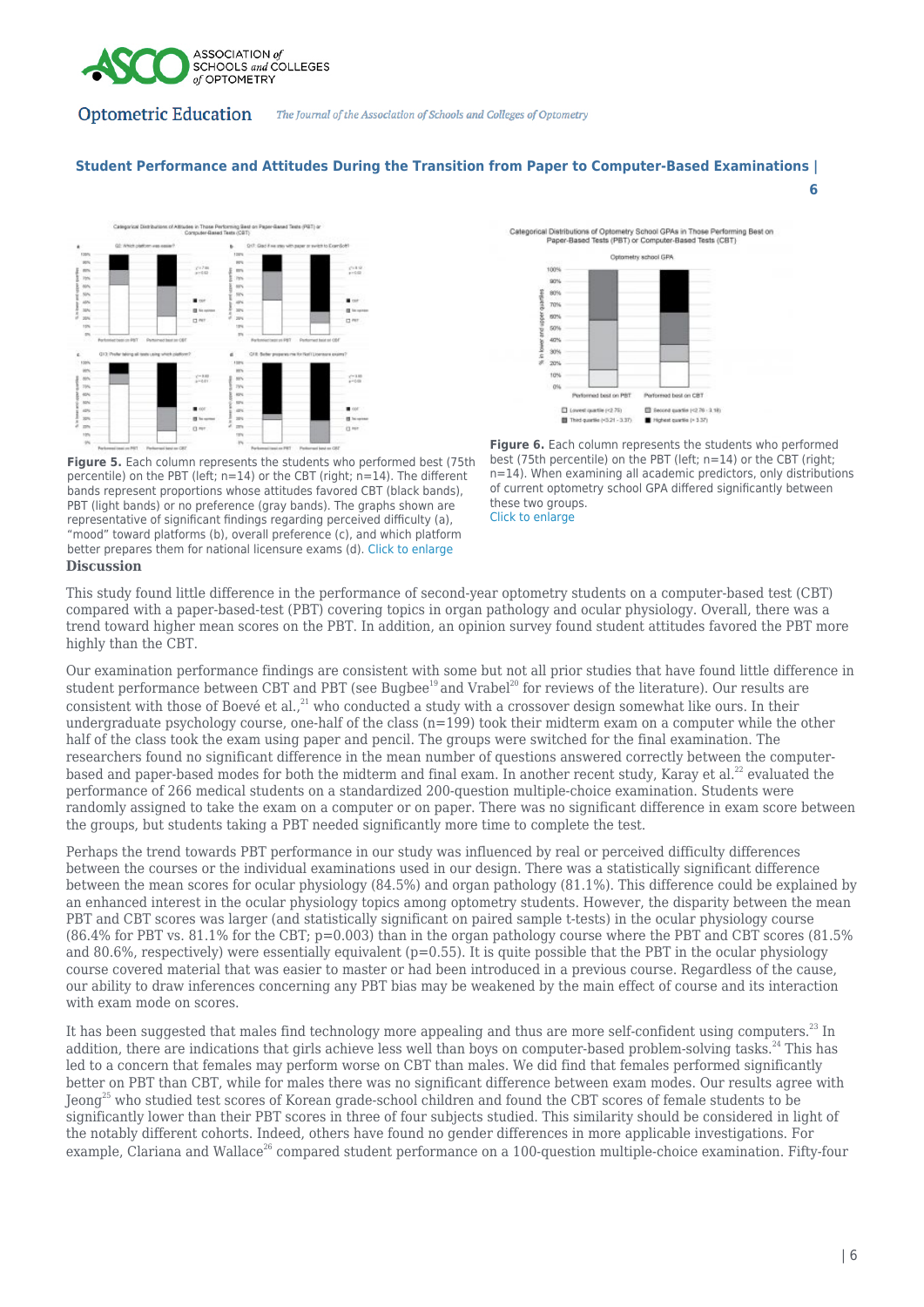

# **Student Performance and Attitudes During the Transition from Paper to Computer-Based Examinations |**

college students took the examination on a computer while 51 students took it on paper. No attempt was made to match the two groups for gender, academic achievement or any other variable, and the investigators found that gender was not significantly associated with computer vs. paper test mode effects.

Ethnic background and race are additional factors that may influence exam mode performance. It has been reported that grade-school children from an ethnic-minority background may have less exposure to computers both in the classroom and at home than children from the majority population.<sup>23</sup> While our study subjects overwhelmingly endorsed computerized testing in reporting they were "comfortable with technology," computer familiarity is one factor that has been identified as potentially influencing performance on CBT.<sup>27</sup> In our study, 10 students self-identified as being of Hispanic heritage and 54 who were non-Hispanic. Interestingly, we found that Hispanic students performed equally well on the CBT and PBT, while non-Hispanic subjects performed significantly better on the PBT. The 26 subjects who self-identified as non-White did perform significantly better on the PBT, but we found no performance bias among subjects who identified as White. These equivocal findings may indicate that disparities in computer familiarity may not be as much of a determining factor for this generation of students, at least not at the professional-school level.

No other individual student characteristic was significantly associated with exam mode performance in our analysis, in contrast with previous investigations. Watson<sup>27</sup> found that academically higher performing students benefited most from a computer-assisted learning program, while Clariana and Wallace<sup>26</sup> reported that higher attaining students performed significantly better on a CBT than a PBT, or conversely. PBT hindered the performance of high-attaining students more than low-attaining students. Our results may have been limited by a relatively low number of subjects; both previous studies involved nearly double the number subjects.

Following the second midterm examination, and after both midterm exam scores had been revealed to the students, each student completed a questionnaire. Responses from students with the greatest exam mode performance difference were analyzed for significant differences in their responses to survey questions. In general, we found that students indicated a strong preference for the exam mode that they performed best on (Figure 5c). When asked which exam mode best prepares them for national licensure exams (which are CBT in optometry), nearly equal proportions of students acknowledged that CBTs were superior. This is not a surprising result, as NBEO Parts I and II (of III) are administered electronically. However, no student performing best on CBT acknowledged that PBT would better prepare them for licensing exams, and the overall distributions were significantly different (Figure 5d). These positive associations between performance and exam mode preference are not surprising. For example, it should be intuitive that more students who performed best on the paper-based test would think it was easier (Figure 5a) and that we should stay with that testing platform (Figure 5b). Our results differ from those of Washburn et al.<sup>13</sup> who used a very similar design and found that students overwhelmingly preferred paper-pencil over computer-based assessments. However, the students in their study performed significantly better on the computer-based test.

We found a trend suggesting that differences in test anxiety may have contributed to differences in performance between the exam modes. While Washburn et al.<sup>13</sup> found no association between test anxiety and test performance, it has been previously suggested that students with a lower comfort level with computers may experience greater test anxiety, and subsequent lower performance, with CBT.<sup>28</sup> In a study of 131 college undergraduate volunteers randomly assigned to computerized or paper-and-pencil versions of a battery of personality tests, Lankford et al.<sup>29</sup> found that female students and those with higher computer anxiety reported more depression when the test was administered on a computer. It is suggested that computer anxiety, like test anxiety in general, is not dependent on the degree of computer experience.<sup>28</sup> In our study, distribution differences in responses to questions such as "I was more stressed taking the test using…" and "I am more afraid of tests using…" approached significance, suggesting that anxiety levels were associated with exam mode performance difference. Perhaps our small study population and their foreknowledge of their exam performance prior to completing the questionnaire influenced our ability to detect a statistically significant correlation between anxiety and exam mode performance.

Strengths of our study include the 100% student participation rate, the crossover experimental design, and our access to student academic records, including undergraduate GPA and optometry school entrance exam performance. Furthermore, each student completed a VARK learning preference survey providing insight into their learning style.

Disadvantages that limit inferences from our study include the small sample size of only 64 students and a much smaller representation of Hispanic than non-Hispanic subjects. A further disadvantage is that to gain admission to optometry school students must perform well on the OAT, which is a CBT. Students that perform poorly on CBTs would not be expected to gain admission to optometry school. Although we found that OAT scores did not predict better performance on the CBT, we are dealing with a student population that is self-selected for good performance on CBT. One other

**7**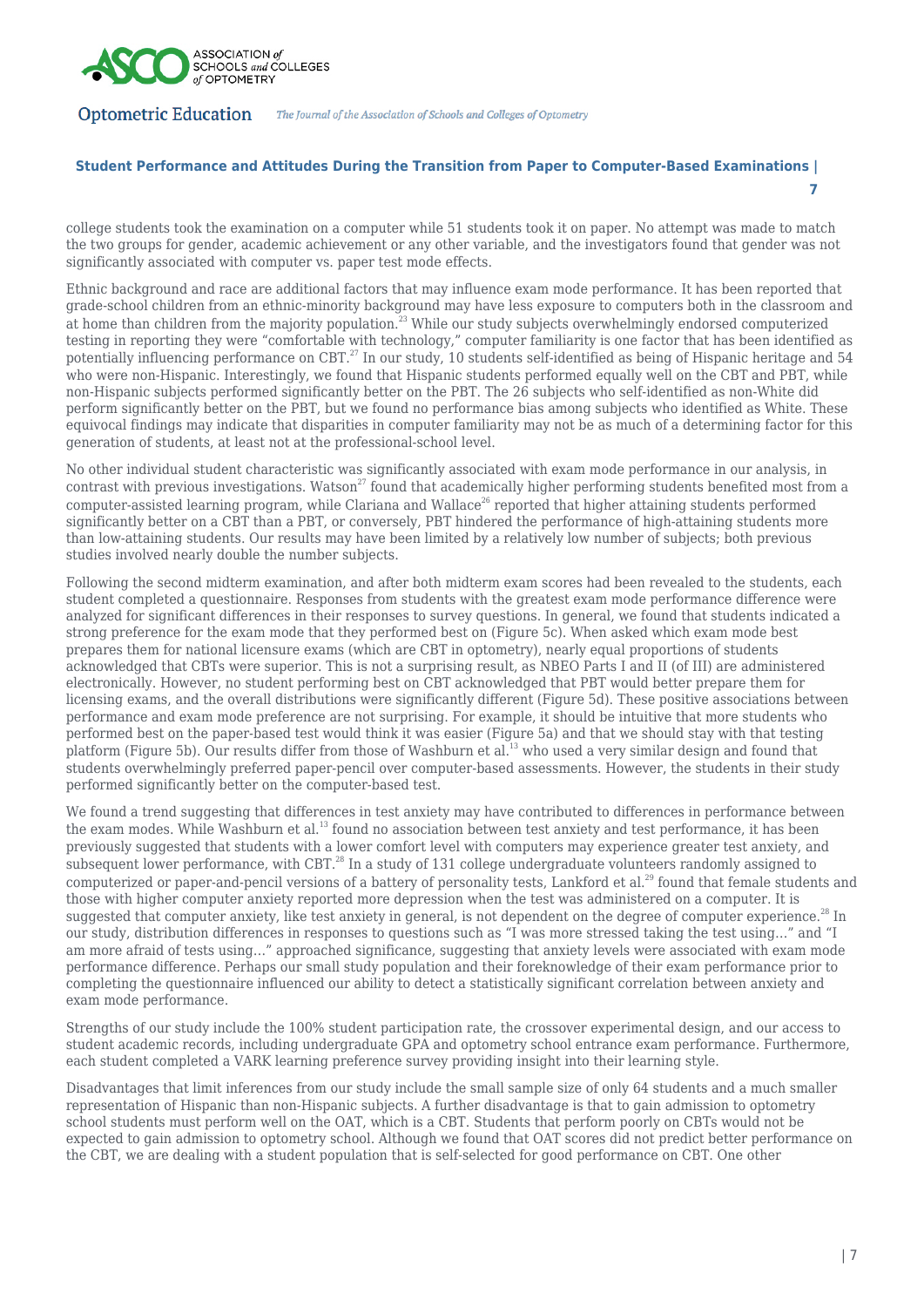

# **Student Performance and Attitudes During the Transition from Paper to Computer-Based Examinations | 8**

disadvantage is that the two courses that were part of this experiment (organ pathology and ocular physiology) are not exactly equivalent. While the course material is similar (both covering foundational biologic principles) and were taught concurrently by the same instructor to the same students, there are differences in subject matter that may have influenced exam performance other than exam mode alone. For example, one course was 3 credit hours while the other was 2 credit hours. However, both courses were a continuation of first-year courses, and we believe that the difficulty of the course content was comparable throughout the semester within each course.

While some investigators have found no effect of question order on test performance,<sup>30,31</sup> others have demonstrated effects on scores<sup>32</sup> and score distributions.<sup>33</sup> In the current study, PBTs were administered in one version with a fixed order of questions and answer choices. There were, however, multiple versions of CBTs, which limits our ability to draw inferences about differences between the two formats. Lastly, we need to acknowledge that a better investigational approach may have been to administer each of the four midterms in both formats: PBT and CBT. Students could have been randomized into CBT and PBT for each exam and swapped for the second in each course. We decided against this approach for instructional reasons as students may have considered it unfair to take their first CBT while others in their class were being evaluated over the same material with the more familiar PBT.

## **Conclusions**

In summary, we found no statistically significant difference in overall performance between PBT and CBT in this group of healthcare professional students. Females, non-White students, and non-Hispanic students performed significantly better on PBT. We also found that performance differences between the two formats predicted student perceptions of difficulty, preference and utility of the formats. In addition, we found trends suggesting that test anxiety may contribute to poor CBT performance among some students. These trends warrant further investigation. We plan to conduct a follow-up study on this same cohort of students to examine how their attitudes and beliefs toward CBT may have evolved with increased familiarity with this mode of exam administration.

# **Acknowledgement**

This research was supported by an Innovation in Teaching grant from the American Academy of Optometry Foundation and Johnson & Johnson Vision.

# **References**

- 1. Shepard LA. The role of assessment in a learning culture. Educational Researcher. 2000;29(7):4-14.
- 2. Association of Schools and Colleges of Optometry (ASCO). Attributes of Students Graduating from Schools and Colleges of Optometry: A 2011 Report from the Association of Schools and Colleges of Optometry. 2011 [cited Aug 26, 2019]; Available from: https://optometriceducation.org/faculty-and-administrators/asco-policy-guidelines-and-reports/.
- 3. Accreditation Council on Optometric Education (ACOE). Professional Optometric Degree Standards. 2016 [cited Aug 26, 2019]; Available from:

[https://www.aoa.org/optometrists/for-educators/accreditation-council-on-optometric-education/accreditation-resources](https://www.aoa.org/optometrists/for-educators/accreditation-council-on-optometric-education/accreditation-resources-and-guidance/optometric-degree-programs-) [-and-guidance/optometric-degree-programs-](https://www.aoa.org/optometrists/for-educators/accreditation-council-on-optometric-education/accreditation-resources-and-guidance/optometric-degree-programs-)

- 4. National Board of Examiners in Optometry (NBEO). Exam Content Outlines. 2019 [cited Aug 26, 2019]; Available from: [https://www.optometry.org/exam\\_content.cfm](https://www.optometry.org/exam_content.cfm)
- 5. Shavelson RJ. Assessing student learning responsibly: from history to an audacious proposal. Change. 2007; 39(1):26-33.
- 6. Pellegrino JW. The evolution of educational assessment: considering the past and imagining the future. The sixth annual William H. Angoff Memorial Lecture. Presented at: Educational Testing Service; Nov 17, 1999; Princeton, New Jersey. 2004.
- 7. Kuikka M, Kitola M, Laakso M. Challenges when introducing electronic exam. Res Learn Technol. 2014;22:22817 (ecopy). doi: 10.3402/rlt.v22.22817
- 8. Bussieres J-F, Metras M-E, Leclerc G. Use of Moodle, ExamSoft, and Twitter in a first-year pharmacy course. Am J Pharm Educ. 2012;76(5):94.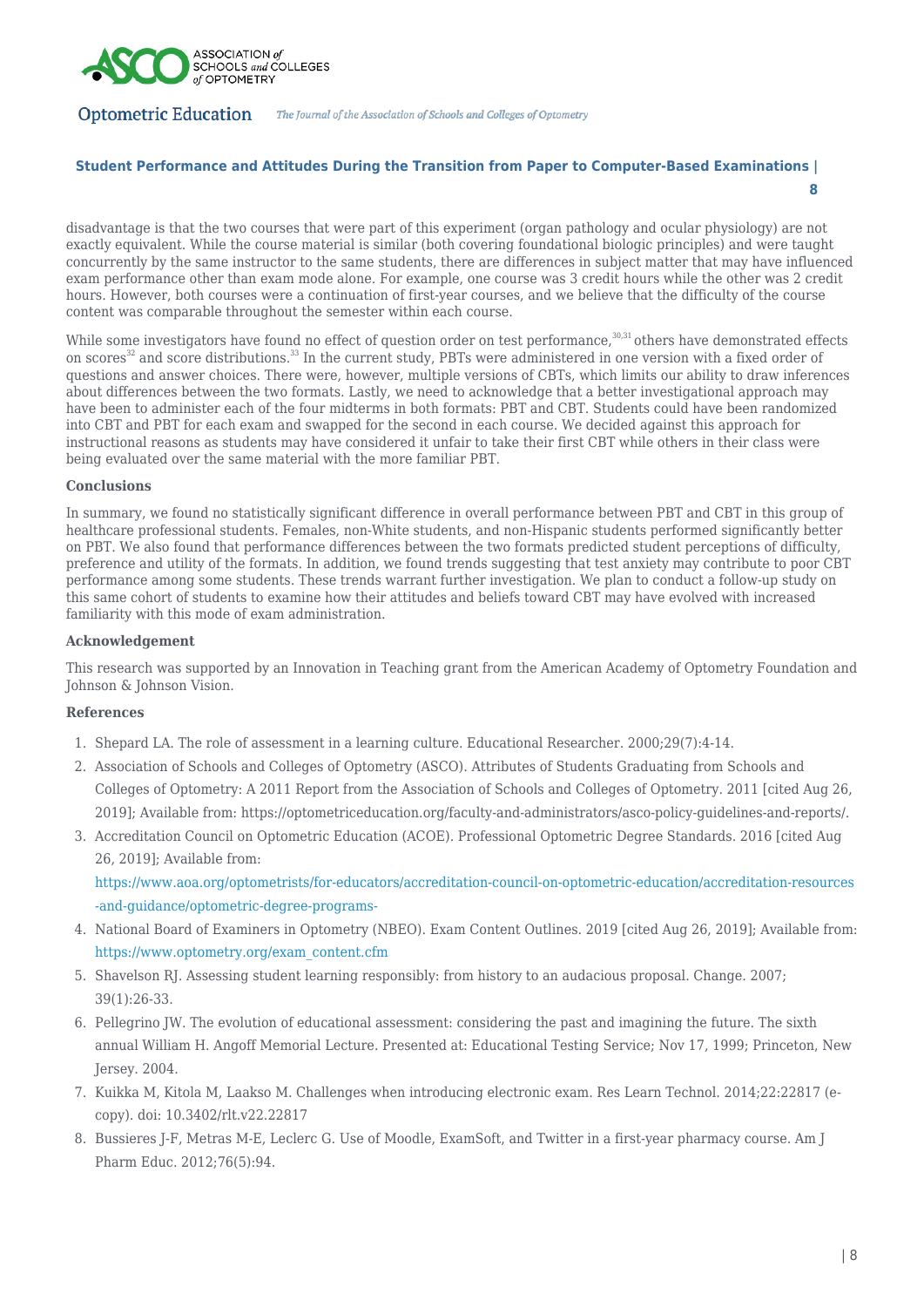

# **Student Performance and Attitudes During the Transition from Paper to Computer-Based Examinations | 9**

- 9. Cook J, Jenkins V. Getting started with e-assessment. Bath: University of Bath. 2010.
- 10. Craven P. History and challenges of e-assessment: The 'Cambridge Approach' perspective e-assessment research and development 1989-2009. Cambridge: Cambridge University. 2009.
- 11. Millsap CM. Comparison of computer testing versus traditional paper-and-pencil testing [dissertation]. Denton (TX): University of North Texas. 2000.
- 12. Capay M, Magdin M, Mesarosava M. Enhancement of e-testing possibilities with the elements of interactivity reflecting the students' attitude to electronic testing. Paper presented at: Proceedings of the 10th European Conference on e-Learning; Nov 4-5; Brighton UK. 2011.
- 13. Washburn S, Herman J, Stewart R. Evaluation of performance and perceptions of electronic vs. paper multiple-choice exams. Adv Physiol Educ. 2017;41:548-555.
- 14. Lovelace M, Brickman P. 2013. Best practices for measuring students' attitudes toward learning science. CBE Life Sci Educ. 2013 Winter;12(4):606-617.
- 15. Akhlaghi N, Mirkazemi H, Jafarzade M, Akhlaghi N. Does learning style preferences influence academic performance among dental students in Isfahan, Iran? J Educ Eval Health Prof. 2018 Mar 24;15:8. doi:10.3352/jeehp.2018.15.8
- 16. American Psychological Association. Guidelines for computer-based tests and interpretations. Washington, DC; 1986.
- 17. Bland J, Altman D. Measuring agreement in method comparison studies. Stat Methods Med Res. 1999;8(2):135-160.
- 18. Bland J, Altman D. 1986. Statistical methods for assessing agreement between two methods of clinical measurement. Lancet. 1986;327(8476):307-310.
- 19. Bugbee AC. The equivalence of paper-and-pencil and computer-based testing. Journal of Research on Computing in Education. 1996;28(3):282-299.
- 20. Vrabel M. Computerized versus paper-and-pencil testing methods for a nursing certification examination: a review of the literature. Comput Inform Nurs. 2004;22(2):94-98.
- 21. Boevé AJ, Meijer RR, Albers CJ, Beetsma Y, Bosker RJ. Introducing computer-based testing in high-stakes exams in higher education: results of a field experiment. PLoS ONE. 2015:10(12):e0143616. doi: 10.1371/journal.pone.0143616.
- 22. Karay Y, Schauber SK, Stosch C, Schuttpelz-Brauns K. Computer versus paper—does it make any difference in test performance? Teach Learn Med. 2015;27(1):57-62.
- 23. Volman M, van Eck E, Heemskerk I, Kuiper E. New technologies, new differences. Gender and ethnic differences in pupils' use of ICT in primary and secondary education. Computers & Education. 2005;45(1):35-55.
- 24. Barbieri MS, Light PH. Interaction, gender, and performance on a computer-based problem solving task. Learn Instr. 1992;2(3):199-213.
- 25. Jeong H. A comparative study of scores on computer-based tests and paper-based tests. Beh Inform Technol. 2014;33(4):410-422.
- 26. Clariana R, Wallace P. Paper-based versus computer-based assessment: key factors associated with the test mode effect. Brit J Educ Technol. 2002;33(5):593-602.
- 27. Watson B. Key factors affecting conceptual gains from CAL materials. Brit J Educ Technol. 2001;32:587-593.
- 28. Marcoulides GA. The relationship between computer anxiety and computer achievement. Educ Comput Res. 1988;4(2):177-187.
- 29. Lankford JS, Bell RW, Elias JW. Computerized versus standard personality measures: equivalency, computer anxiety, and gender differences. Computers in Human Behavior. 1994;10(4):497-510.
- 30. Monk JJ, Stallings WM. Effects of item order on test scores. J Ed Research. 1970;63(10):463-465.
- 31. Gohmann SF, Spector LC. Test scrambling and student performance. J Econ Ed. 1989;20(3):235-238.